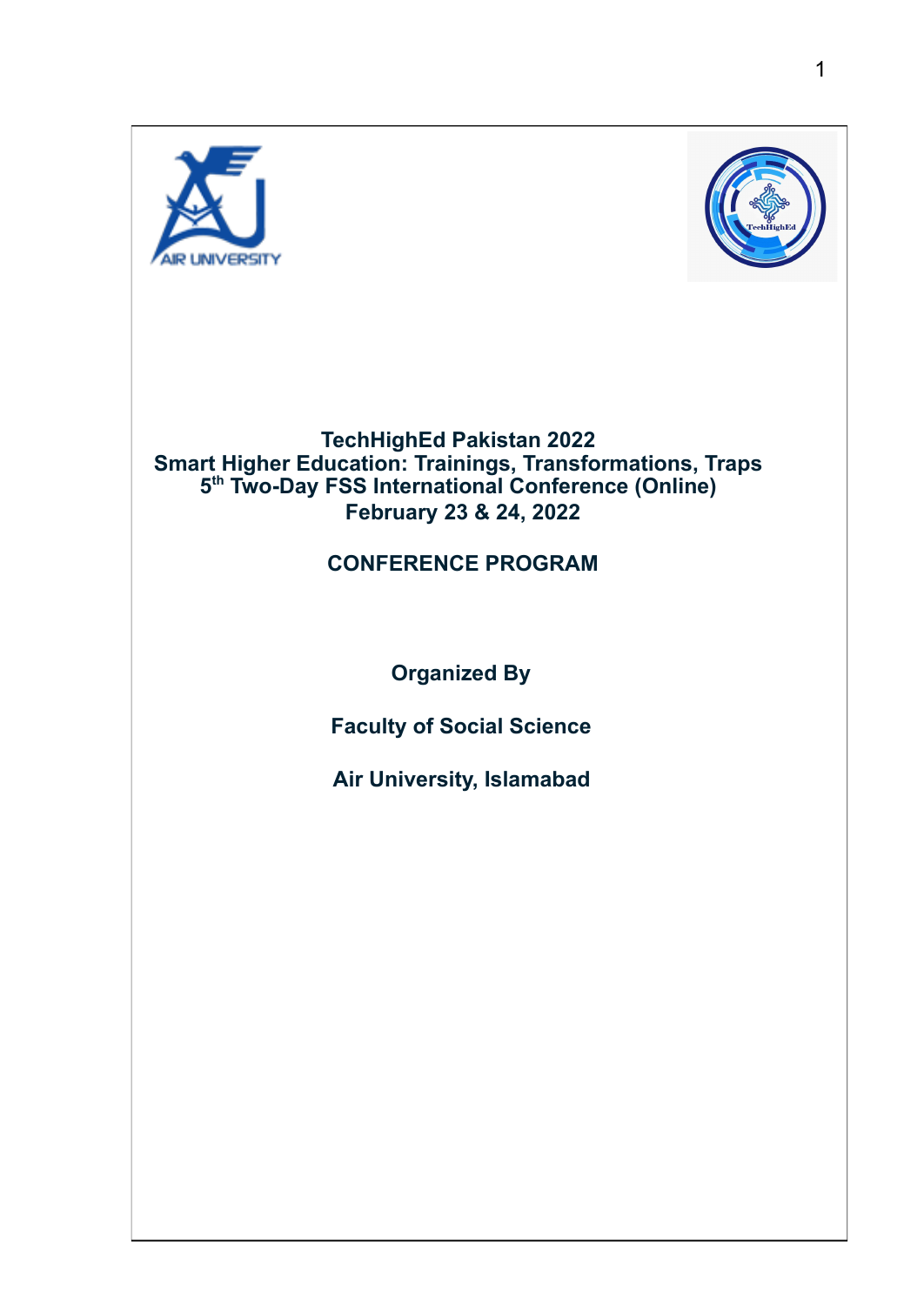### **WEDNESDAY**

### **Day 1 February 23, 2022**

### **Zoom Link: <https://us06web.zoom.us/j/84880580164>**

| <b>OPENING</b>                                                          | 9:30-11:00am   |
|-------------------------------------------------------------------------|----------------|
| <b>Recitation from the Holy Quran</b>                                   | $9:30$ am      |
| <b>National Anthem</b>                                                  |                |
| Welcome Remarks by the Conference Chair                                 | $9:40-9:50$ am |
| (Dean FSS)                                                              |                |
| Prof. Dr Munawar Iqbal Ahmad                                            |                |
| Keynote speech                                                          | 10:00-10:45am  |
| "Universal Design for Learning - A Bridge to<br><b>Student Success"</b> |                |
| Prof. Dr John Achrazoglou                                               |                |
| <b>Associate Clinical Professor</b>                                     |                |
| Chief Technology Officer, College of Education                          |                |
| The University of Iowa, USA                                             |                |
| <b>Address by Vice Chancellor</b>                                       | 10:45-10:55am  |
| Air Marshal Javaid Ahmed HI(M) (Retd)                                   |                |
| Vote of Thanks by Conference Co-Chair                                   | 10:55-11:00am  |
| Prof Dr Wasima Shehzad                                                  |                |
| <b>BREAK</b>                                                            | 11:00-11:15    |
| <b>Plenary Address</b>                                                  | 11:15-11:45am  |
| "Strategies for Learners' Engagement for Online                         |                |
| Teaching Functional English in a University"                            |                |
| <b>Prof Dr Muhammad Shaban Rafi</b>                                     |                |
| ChairPerson, Department of English, Riphah                              |                |
| <b>International University, Islamabad</b>                              |                |
| <b>Plenary Address</b>                                                  | 11:45-12:15pm  |
| "An Efficacy of Mobile Assisted Language Learning                       |                |
| in Pakistan"                                                            |                |
| <b>Prof Dr Malik Ajmal Gulzar</b>                                       |                |
| Chair Department of English,                                            |                |
| Allama Iqbal Open University, Islamabad                                 |                |
| 4 Parallel Sessions                                                     | 12:15-1:15 pm  |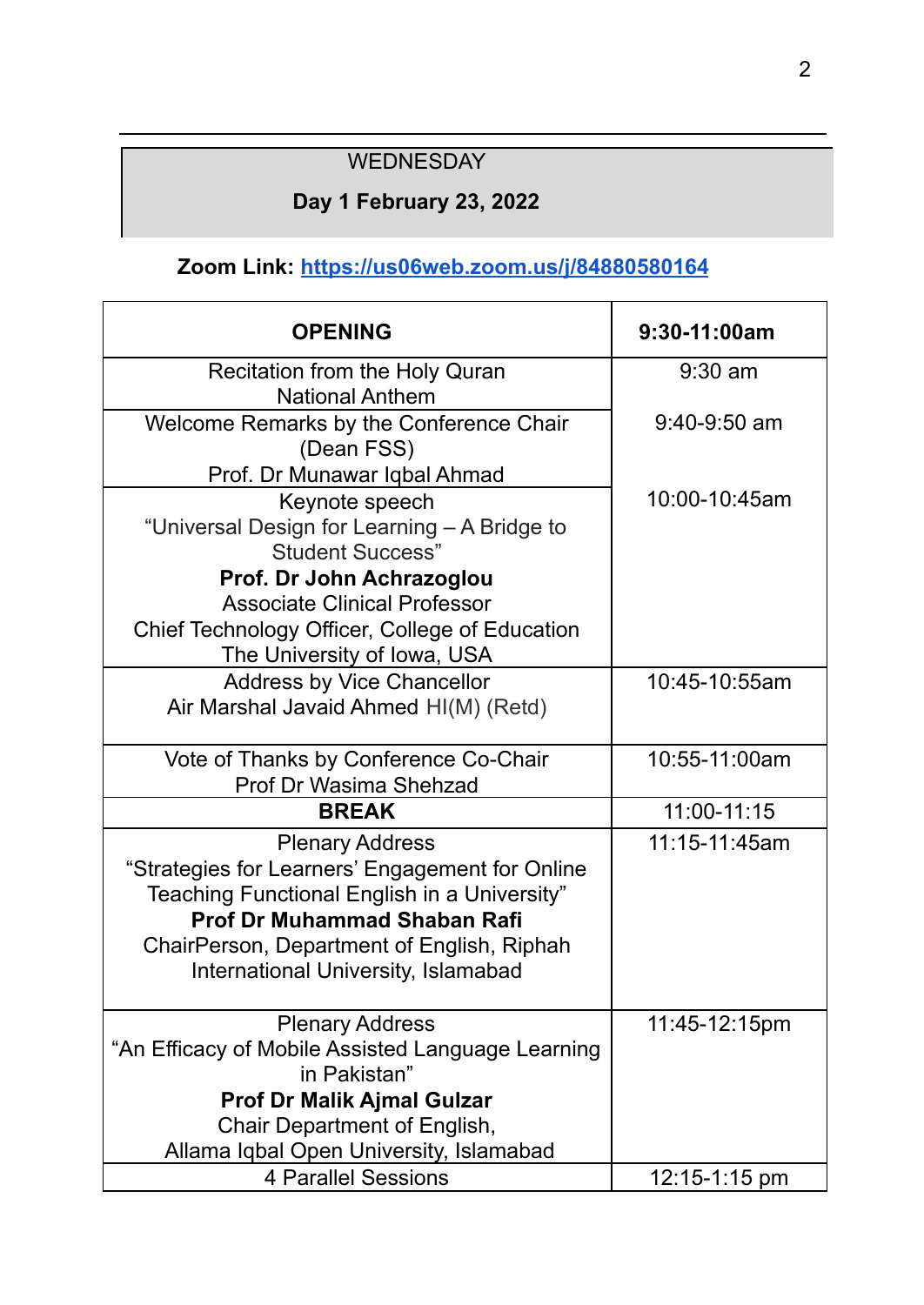| <b>BREAK</b>                                         | $1:15-2:00$ pm |
|------------------------------------------------------|----------------|
| <b>Keynote Address</b>                               | 2:00-2:30 pm   |
| "Towards progressive-reflective digital practices in |                |
| <b>Higher Education"</b>                             |                |
| <b>Dr Andreas Buerki</b>                             |                |
| <b>Senior Lecturer</b>                               |                |
| Centre for Language and Communication                |                |
| Research                                             |                |
| School of English, Communication and Philosophy      |                |
| Cardiff University, Wales, UK                        |                |
| <b>4 Parallel Sessions</b>                           | 2:30-3:45pm    |
|                                                      |                |
| <b>Keynote Address</b>                               | $3:45-4:15pm$  |
| "The Role of Digital Technology in English           |                |
| Language Teaching"<br>Dr Milana Abbasova             |                |
| Coordinator (Acting head)                            |                |
| Department of English Language and Literature        |                |
| Khazar University, Baku, Azerbaijan                  |                |
| <b>Panel Discussion</b>                              | 4:15-5:15pm    |
| <b>Smart Higher Education: Trainings</b>             |                |
| Chair: Prof. Dr Munawar Iqbal Ahmad                  |                |
| Panelists:                                           |                |
| 1. Dr Fouzia Ajmal (IIUI)                            |                |
| 2. Dr Humaira Irfan (University of Education,        |                |
| Lahore)                                              |                |
| 3. Dr Hamid Ikram (GCUFBD)                           |                |
|                                                      |                |
| 4. Dr Sheeraz Dasti (IIUI)                           |                |
|                                                      |                |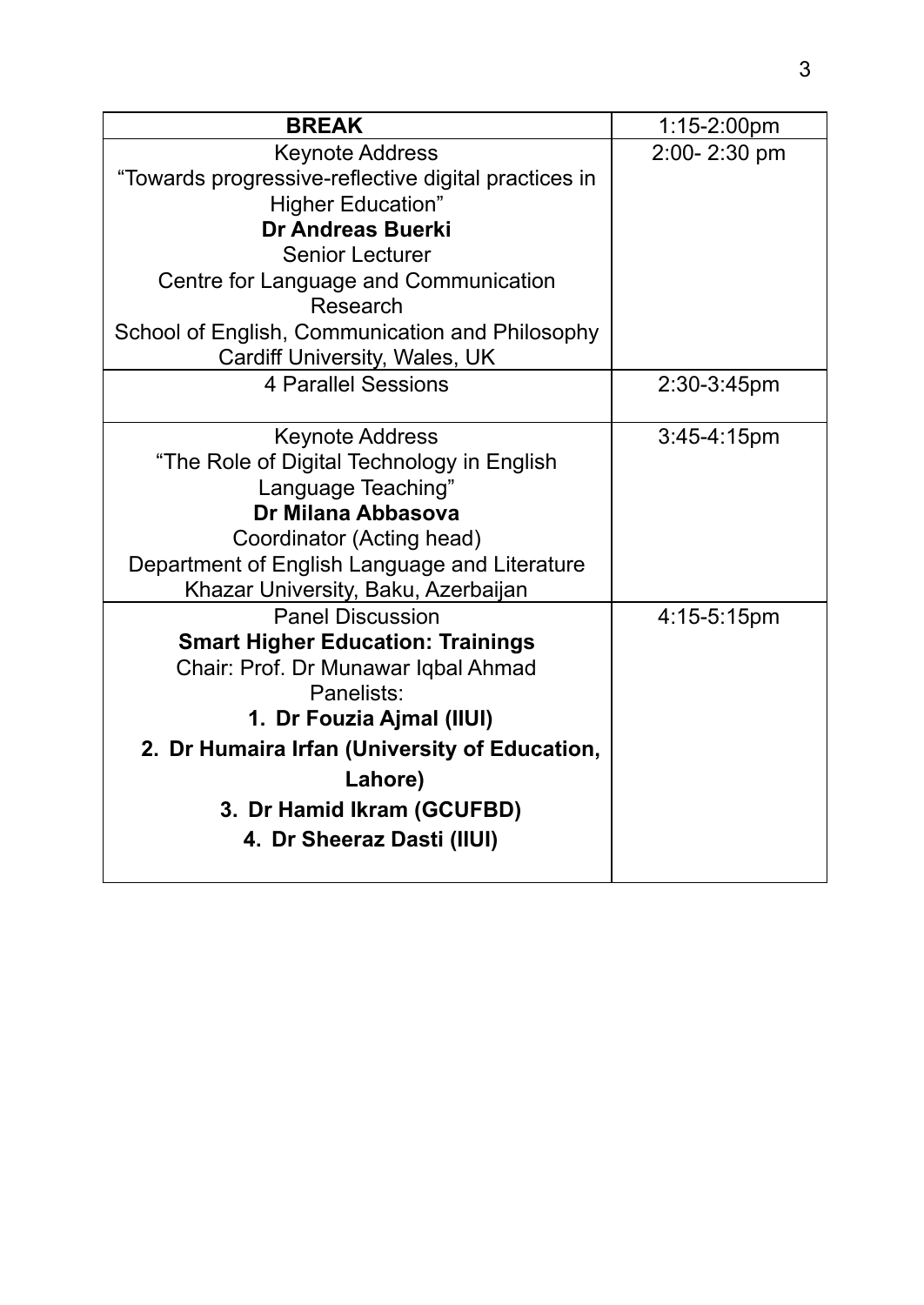### **Thursday**

### **Day 2 February 24, 2022**

|                                                       | 9:00-9:45am    |
|-------------------------------------------------------|----------------|
| <b>Plenary Address</b>                                |                |
| "Fostering Social Presence with the Synchronous       |                |
| Online Flipped Learning Approach - SOFLA®"            |                |
| Helaine W. Marshall, Ph.D.                            |                |
| <b>Professor of Education</b>                         |                |
| Director of Language Education Programs               |                |
| <b>Long Island University</b>                         |                |
| Hudson Graduate Campus,                               |                |
| Purchase, New York, USA                               |                |
| <b>Keynote Address</b>                                | 9:45-10:15am   |
| "Distance or distant Education? Lessons from the      |                |
| pandemic"                                             |                |
| <b>Dr Patrica Fidalgo</b>                             |                |
| <b>Associate Professor</b>                            |                |
| Division Head of Curriculum and Instruction           |                |
| <b>Emirates College for Advanced Education</b>        |                |
| <b>Emirate of Abu Dhabi</b>                           |                |
|                                                       |                |
|                                                       |                |
|                                                       | 10:15-10:45 am |
| <b>Plenary Address</b>                                |                |
| Post-Corona pedagogical solutions in Humanities       |                |
| Classroom                                             |                |
| Prof. Dr Zia Ahmad                                    |                |
| Principal, Emerson University, Multan                 |                |
|                                                       |                |
| <b>Plenary Address</b>                                | 10:45-11:15 am |
| "Role of Ed-Tech in Transforming Higher Education     |                |
| Learning"                                             |                |
| <b>Prof. Dr Samina Malik</b>                          |                |
| Vice President (Female Campus)                        |                |
| International Islamic University, Islamabad, Pakistan |                |
| 4 Parallel Sessions                                   | 11:15-12:45pm  |
|                                                       |                |
|                                                       |                |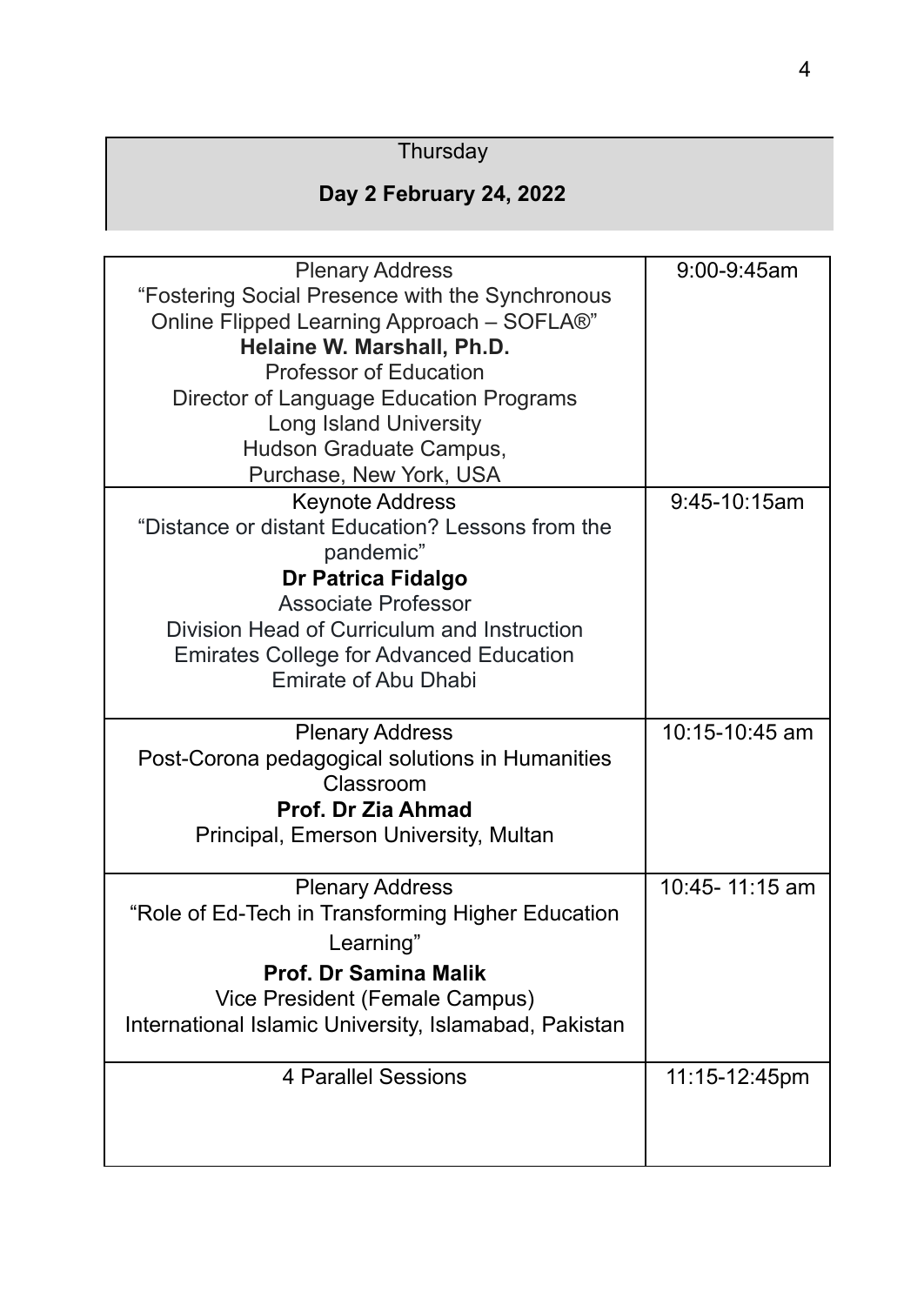| <b>Plenary Address</b>                                | 12:45-1:15pm     |
|-------------------------------------------------------|------------------|
| "Effectiveness of Digital Pedagogy for English Single |                  |
| National Curriculum-Eclectic Model Based Analysis"    |                  |
| <b>Prof. Dr Summaira Sarfraz</b>                      |                  |
| Dean Faculty of Sciences and Humanities               |                  |
| National University of Computer and Emerging          |                  |
| Sciences, FAST, Lahore, Pakistan.                     |                  |
| <b>BREAK</b>                                          | $1:15 - 2:00$ pm |
| <b>Keynote Address</b>                                | 2:00-2:45pm      |
| Metaverse in Online Learning: The Need for            |                  |
| <b>Instructional Design</b>                           |                  |
| Dr Diki                                               |                  |
| Lecturer, Department of Biology,                      |                  |
| Faculty of Science and Technology,                    |                  |
| Universitas Terbuka, Indonesia                        |                  |
| <b>Panel Discussion</b>                               | 2:45-3:45pm      |
| "Smart Higher Education: Transformation and           |                  |
| Traps"                                                |                  |
| Chair: Prof. Dr Wasima Shehzad (AU)                   |                  |
| Panelists:                                            |                  |
| 1. Dr Fauzia Janjua (IIUI)                            |                  |
| 2. Dr Hammad Mushtaq (NUST)                           |                  |
| 3. Dr Akifa Imtiaz (FJWU)                             |                  |
| 4. Dr Umar Farooq (CUST)                              |                  |

| <b>CLOSING</b>                                                                                              | 3:45-4:15pm        |
|-------------------------------------------------------------------------------------------------------------|--------------------|
| <b>Recitation from the Holy Quran</b><br><b>National Anthem</b>                                             | $3:45-3:50pm$      |
| <b>Address by Vice Chancellor</b><br>Air Marshal Javaid Ahmed HI(M) (Retd)                                  | 3:50-3:55pm        |
| <b>Conference Findings and Recommendations</b><br>Dr. Sadia Irshad<br>(Focal Person, Department of English) | $3:55 - 4:00$ pm   |
| <b>Closing Remarks (Chair English)</b><br>Dr. Farzana Masroor                                               | 4:00-4:05 pm       |
| Vote of Thanks (Chair HEP)<br>Dr Sohaib Sultan                                                              | 4:05-4:10pm        |
| <b>Group Photo</b>                                                                                          | 4:15 <sub>pm</sub> |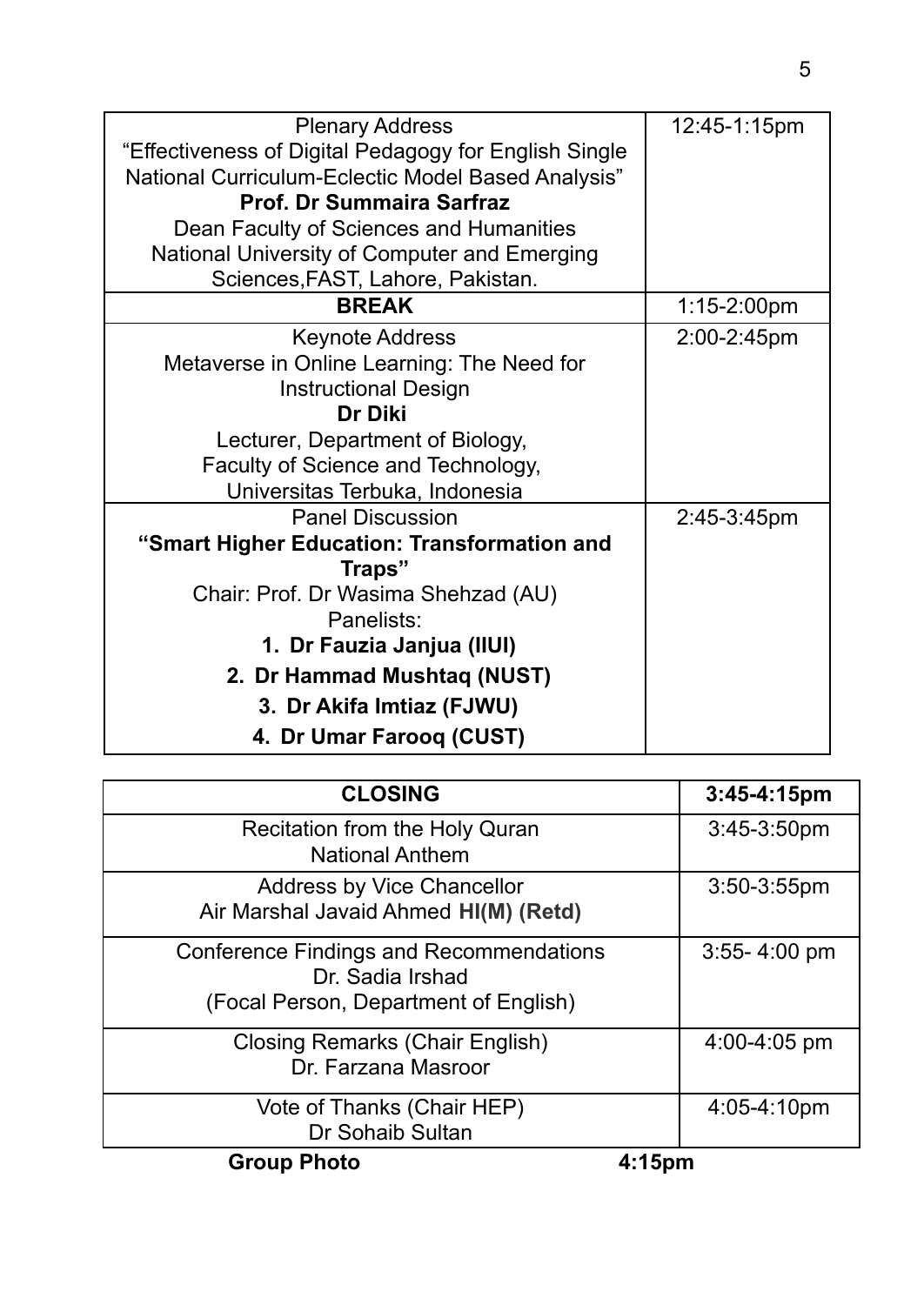



**TechHighEd Pakistan 2022 Smart Higher Education: Trainings, Transformations,Traps 5 th Two-Day FSS International Conference (Online) February 23 & 24, 2022**

# **CONFERENCE PROGRAM**

**Organized By**

**Faculty of Social Science**

**Air University, Islamabad**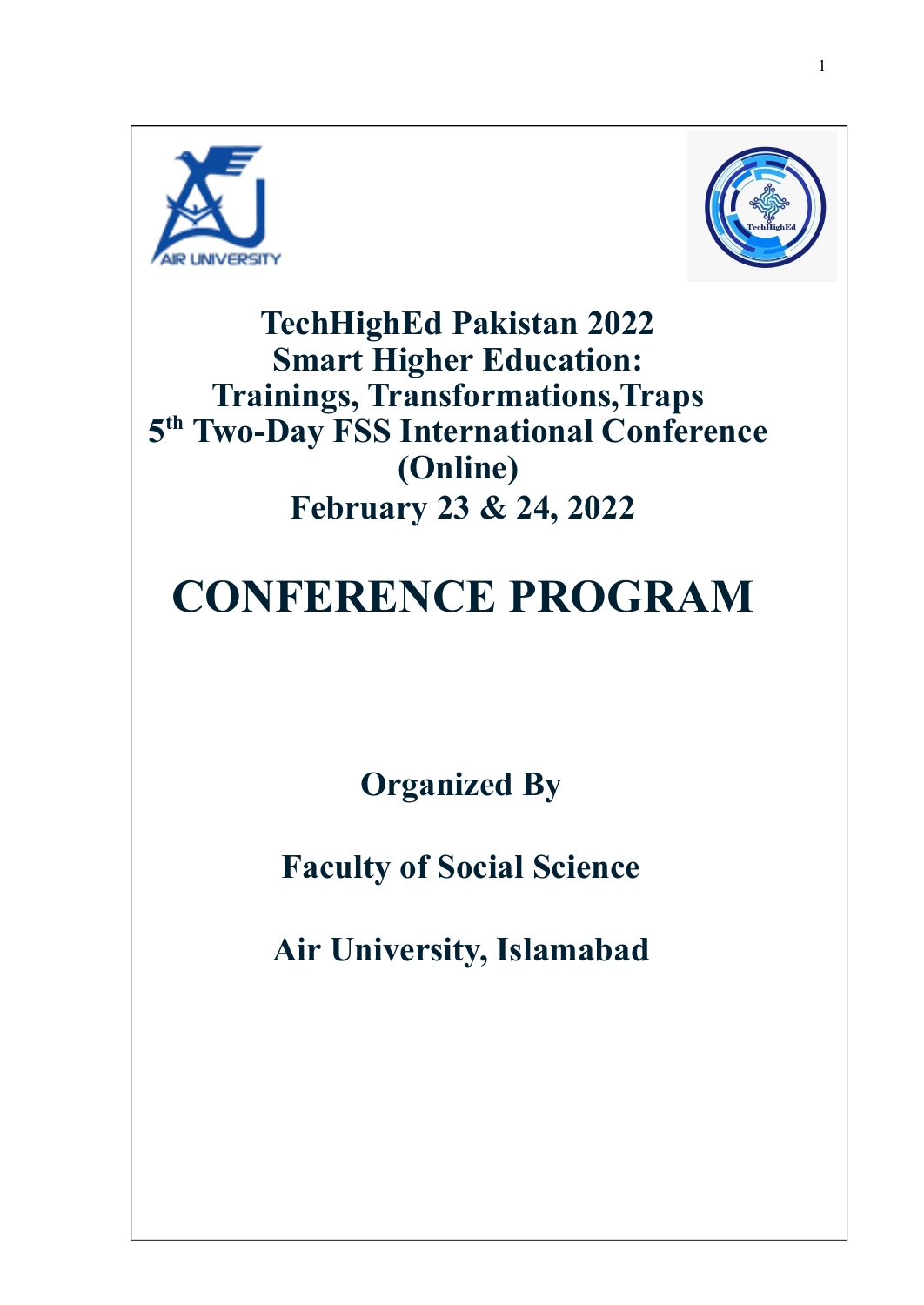**Wednesday** 

**Day 1 February 23, 2022**

# Parallel Academic Sessions: 12:15 – 1:15 pm

| Session #1<br><b>LTC HALL</b><br>Zoom Link: https://us06web.zoom.us/j/84880580164<br>The twist in Teaching/Learning: Offline to online<br>Chair: Dr Rabia Aamir, Assistant Professor,<br>Department of English, National University of Modern<br>Languages<br>Moderator: Dr Maria Farooq Maan |                 |
|-----------------------------------------------------------------------------------------------------------------------------------------------------------------------------------------------------------------------------------------------------------------------------------------------|-----------------|
| 'Transécriture and Trans-semioticization': Digitized Illustrative                                                                                                                                                                                                                             | $12:15 - 12:30$ |
| Narrations and Religious Perceptions<br>Dr Rabia Aamir                                                                                                                                                                                                                                        |                 |
| Online Learning and its Effects on Teachers-Student Interaction in<br>Covid-19 at University Level                                                                                                                                                                                            | $12:30 - 12:45$ |
| Seerat Iqbal & Dr. Sohaib Sultan                                                                                                                                                                                                                                                              |                 |
| Effect of Online Learning on ESL Learning Styles and Learning<br>Outcomes in Context of Pakistan<br>Fatima Ikram & Farhat Abdullah                                                                                                                                                            | $12:45 - 1:00$  |
| Impact Of Instructional Technology on the Learning of the Prospective<br>Teachers                                                                                                                                                                                                             | $1:00-1:15$     |
| Dr Muhammad Naseer Kayani & Dr Makhdoom Ali Syed                                                                                                                                                                                                                                              |                 |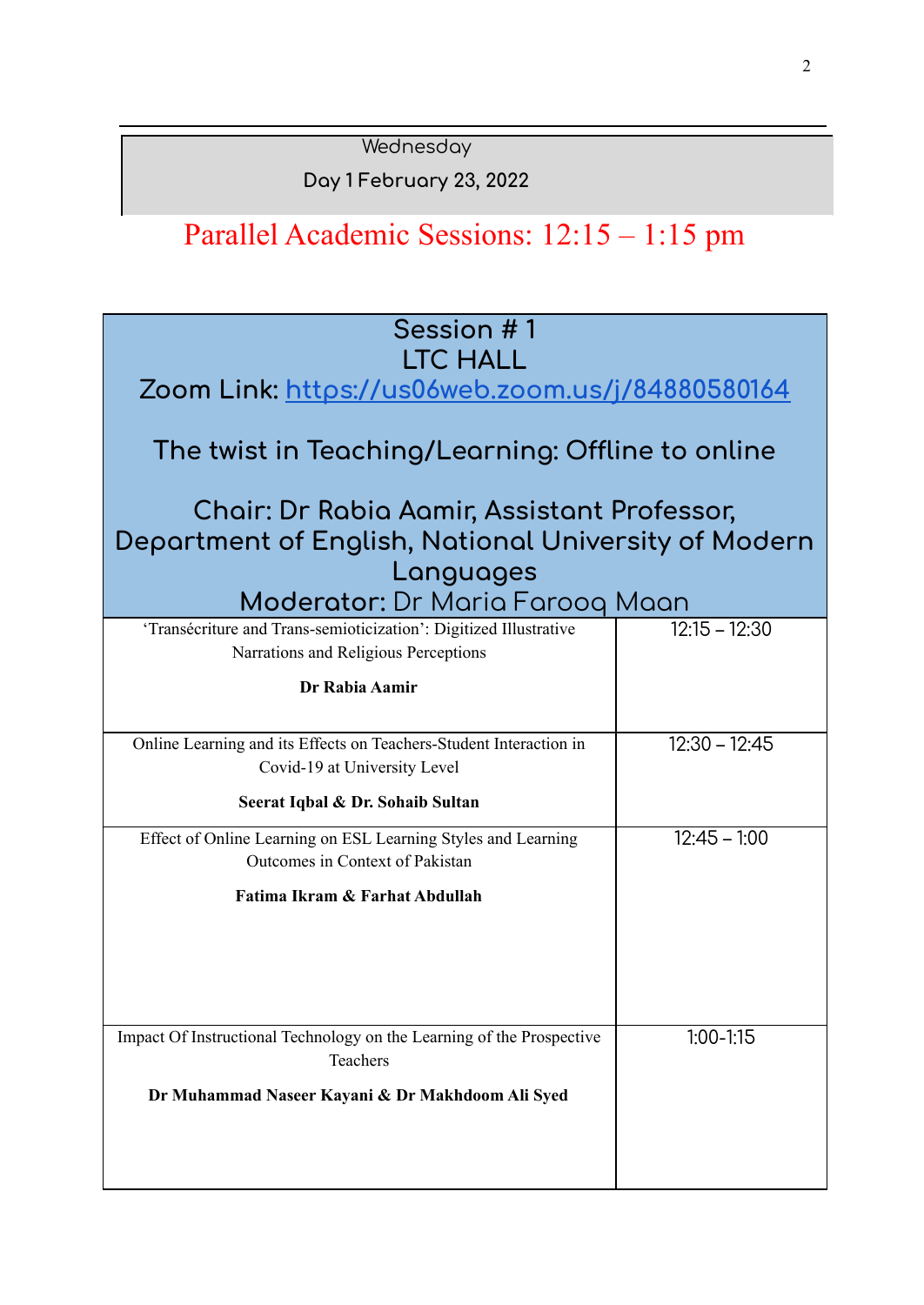| Session # 2                                                                                                  |                 |
|--------------------------------------------------------------------------------------------------------------|-----------------|
| <b>LTC 002</b>                                                                                               |                 |
| Zoom Link:                                                                                                   |                 |
| <u> https://zoom.us/j/94248450309?pwd=em5yOVBSNS9Le</u>                                                      |                 |
| UtCVCtWbEFkV1YrZz09                                                                                          |                 |
| Technologies in Teaching and Learning                                                                        |                 |
| Chair: Dr. Ayyaz Qadeer, Assistant Professor (English)                                                       |                 |
| <b>COMSATS University, Wah Campus</b>                                                                        |                 |
| Moderator: Dr Uzma Anjum                                                                                     |                 |
| The Impact of Online Classes on Students' Learning in the Context of<br>COVID-19                             | 12:15-12:30     |
| <b>Shayan Aqdas</b>                                                                                          |                 |
|                                                                                                              | $12:30 - 12:45$ |
| Impact of Corrective Feedback on Language Performance in Digital<br>Education                                |                 |
| Dr Afia Kanwal, Sana Jahangir & Afroz Ilyas                                                                  |                 |
|                                                                                                              | $12:45 - 1:00$  |
| Acceptance and Use of GCR by Language Teachers at Tertiary Level                                             |                 |
| Ammara Kulsoom, Sadia Malik & Dr Sadia Irshad                                                                |                 |
|                                                                                                              | $1:00 - 1:15$   |
| A Comparative Study of Extent of Speaking Anxiety between Flipped<br>Classroom and Traditional ESL Classroom |                 |
| Baneen Asghar, Fatima Hafeez & Dr Azhar Pervaiz                                                              |                 |
|                                                                                                              |                 |
|                                                                                                              |                 |
|                                                                                                              |                 |
|                                                                                                              |                 |
|                                                                                                              |                 |
|                                                                                                              |                 |
|                                                                                                              |                 |
|                                                                                                              |                 |
|                                                                                                              |                 |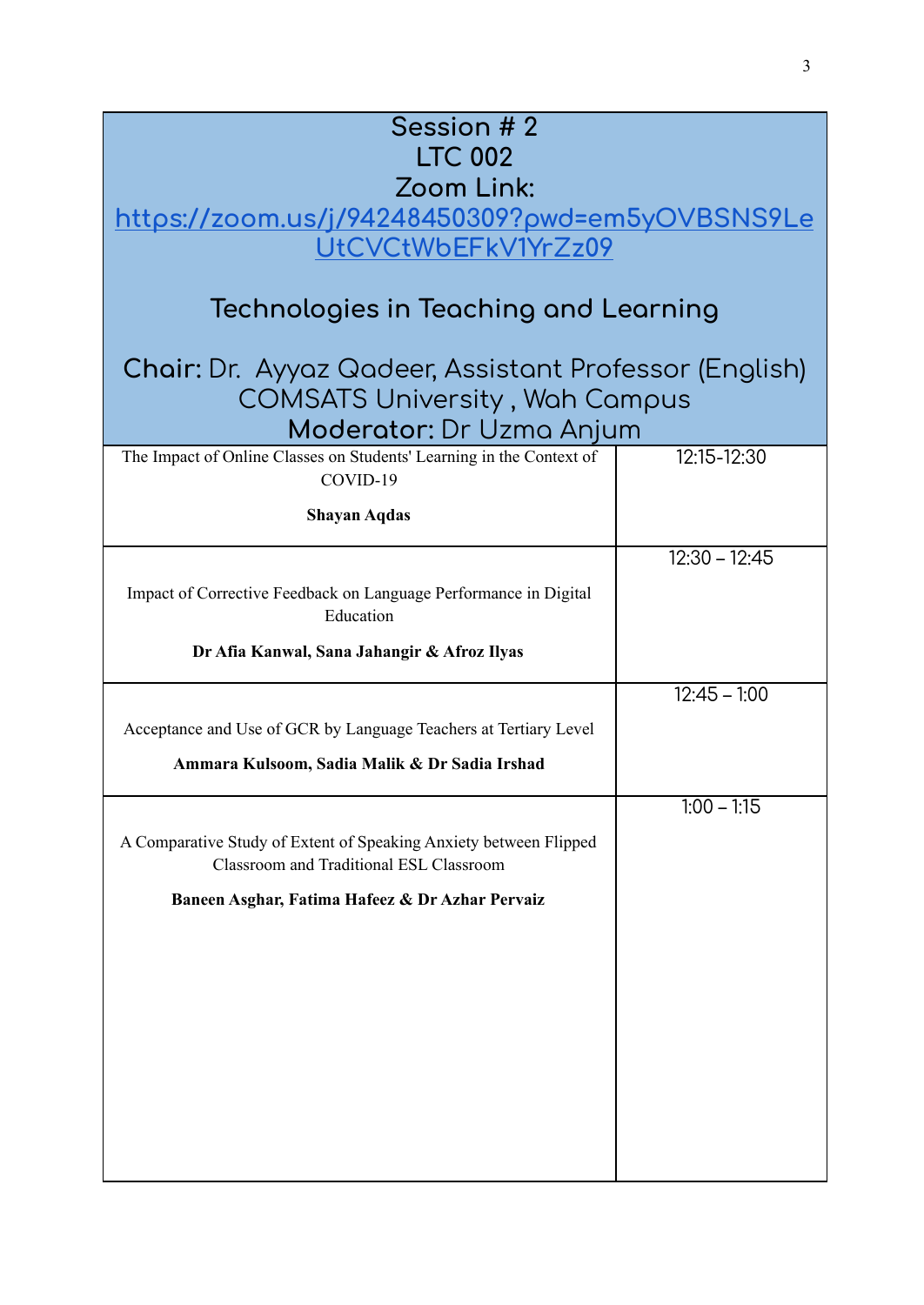### **Session # 3 Conference Room Zoom Link:**

**[https://zoom.us/j/93238249581?pwd=YmUrOFlOZ0FZb](https://zoom.us/j/93238249581?pwd=YmUrOFlOZ0FZbFh5c0cyVkx4SmIxdz09) [Fh5c0cyVkx4SmIxdz09](https://zoom.us/j/93238249581?pwd=YmUrOFlOZ0FZbFh5c0cyVkx4SmIxdz09)**

### **Assessment of What & How in Era of Digitalization**

### **Chair:** Dr Bushra Naz, Assistant Professor, The Islamia University of Bahawalpur **Moderator:** Mr Ahmad Umar Ayaz

| Revised Role of Teachers in Developing Critical Thinking and Practical | $12:15 - 12:30$ |
|------------------------------------------------------------------------|-----------------|
| Orientation of Knowledge during and after Covid-19                     |                 |
|                                                                        |                 |
| Shahida Riaz & Saima Murtaza                                           |                 |
| Exploring Teachers' Perceptions about the Contribution of ICT in       | $12:30 - 12:45$ |
| English Teaching and Learning Process for Enriching Students'          |                 |
| Learning Outcomes and Motivation                                       |                 |
| Saiqa Ishrat                                                           |                 |
| Key Factors Influencing Student Satisfaction with Online Education in  | $12:45 - 1:00$  |
| Higher Education Institutes: A Developing Country's Perspective        |                 |
| Saima Siddiqui & Nadeem Kureshi                                        |                 |
| Exploring the Ways and Challenges of Online Teaching Practices at      | $1:00 - 1:15$   |
| University Level in Baltistan, Pakistan                                |                 |
| Sajid Ali, Dr Sohaib Sultan & Dr Sadaf Zamir                           |                 |
|                                                                        |                 |
|                                                                        |                 |
|                                                                        |                 |
|                                                                        |                 |
|                                                                        |                 |
|                                                                        |                 |
|                                                                        |                 |
|                                                                        |                 |
|                                                                        |                 |
|                                                                        |                 |
|                                                                        |                 |
|                                                                        |                 |
|                                                                        |                 |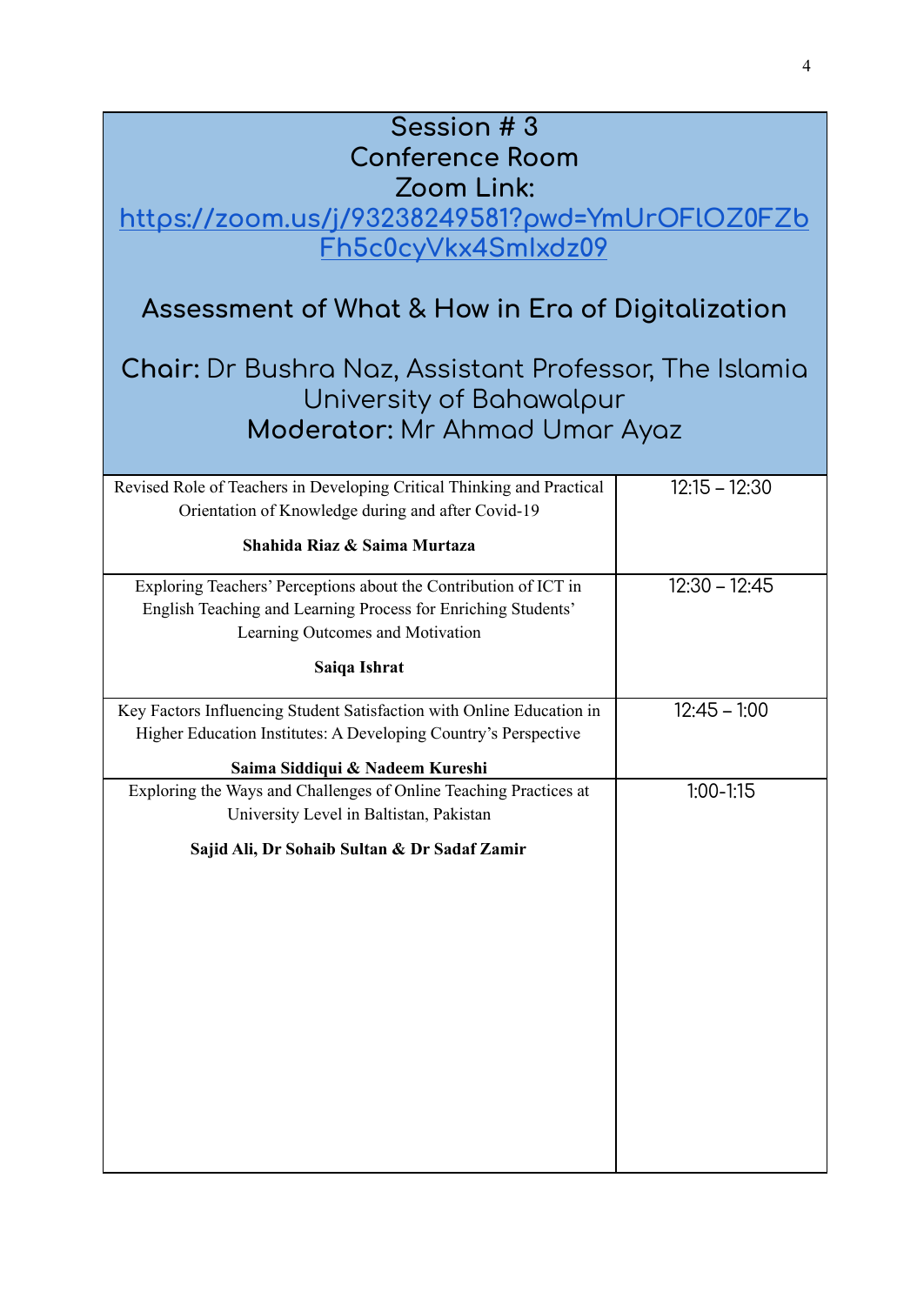| Session #4<br><b>LTC 118</b><br>Zoom Link:<br>https://us06web.zoom.us/j/84378700499?pwd=Y2RBZGV                                                             |                 |
|-------------------------------------------------------------------------------------------------------------------------------------------------------------|-----------------|
| zZTM1eitkSXFudXYyQUVrUT09                                                                                                                                   |                 |
| Pedagogies and Curriculum in Digital Era<br>Chair: Dr Tamsila Naeem (Assistant Professor-English,<br>UMT, Lahore, Pakistan)<br>Moderator: Ms Khadija Javaid |                 |
|                                                                                                                                                             | $12:15 - 12:30$ |
| Replacement of Printed Books with Electronic Books in Pakistan:<br>Challenges Faced by University Students and Book Publishers                              |                 |
| Dr Tamsila Naeem, Faiqa Khaliq & Dr Amna Arif                                                                                                               |                 |
|                                                                                                                                                             | $12:30 - 12:45$ |
| The Behavior of Students and Teachers towards Interactive Teaching<br>Approach at University Level                                                          |                 |
| Seerat Iqbal & Dr Sadaf Zamir                                                                                                                               |                 |
|                                                                                                                                                             | $12:45 - 1:00$  |
| The Teaching Challenges of IELTS Test Preparation; Speaking Section:<br>An Exploratory Research                                                             |                 |
| Rabia Rehman                                                                                                                                                |                 |
|                                                                                                                                                             | $1:00 - 1:15$   |
| Chemistry Teachers' Attitude towards Technology at Secondary Level<br>in Pakistan                                                                           |                 |
| Umm-e-Amen, Dr Sohaib Sultan & Dr Sadaf Zamir                                                                                                               |                 |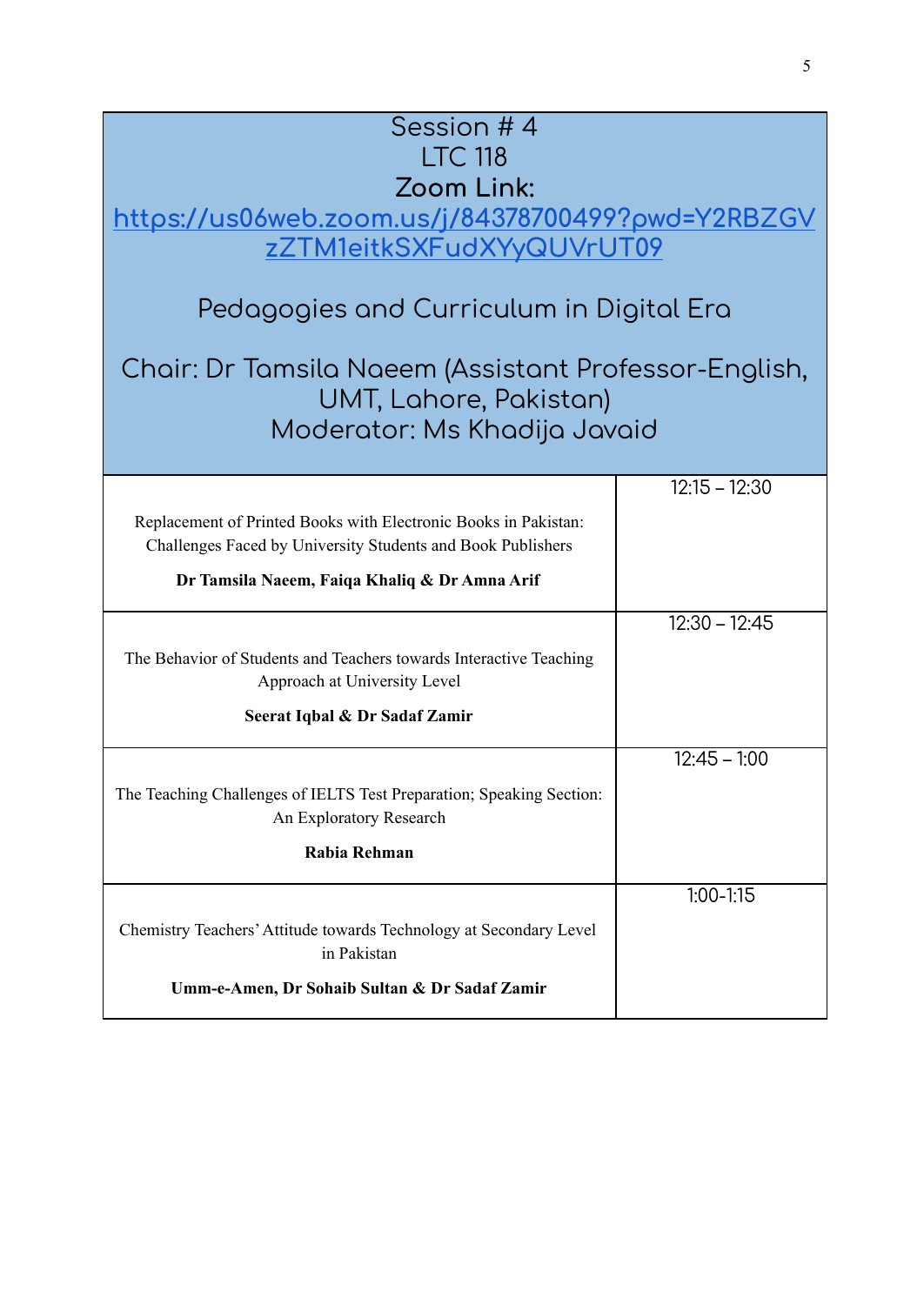## Parallel Academic Sessions: 2:30 – 3:45 pm

| Session #1                                                             |                  |
|------------------------------------------------------------------------|------------------|
|                                                                        |                  |
| <b>LTC HALL</b>                                                        |                  |
| <u> Zoom Link: https://us06web.zoom.us/j/84880580164</u>               |                  |
|                                                                        |                  |
|                                                                        |                  |
|                                                                        |                  |
| Network-Based Education and Training                                   |                  |
|                                                                        |                  |
| Chair: Dr Fazal ur Rehman, Associate Professor                         |                  |
| <b>Education, AIOU</b>                                                 |                  |
| Moderator: Dr Afia Kanwal                                              |                  |
|                                                                        | $2:30 - 2:45$ pm |
|                                                                        |                  |
| Teaching English for Specific Purposes through Technology in Higher    |                  |
| Education: Perceptions of Computer Technology Use in ELT               |                  |
|                                                                        |                  |
| Abdul Ghaffar Ikram, Dr Azhar Pervaiz, Attiqa Riaz                     |                  |
|                                                                        | $2:45 - 3:00$ pm |
|                                                                        |                  |
| Investigation of Learners' Attitude towards Mobile Assisted Language   |                  |
| Learning in Pre Covid-19 and Post Covid-19 Times                       |                  |
| Fatima Hafeez & Baneen Asghar                                          |                  |
| Web-Based Software and Language Teaching: An Action Research of        | $3:00 - 3:15$ pm |
| Transparent Language Online (TLO) Implementation At NUML,              |                  |
| Islamabad                                                              |                  |
| Iram Shehzadi Sabir                                                    |                  |
|                                                                        |                  |
|                                                                        |                  |
|                                                                        | $3:15 - 3:30$ pm |
| Investigative Study on the Effectiveness of CALL (Generic software) in |                  |
| Teaching English Grammar at Graduation level in Pakistan               |                  |
| Dr Zafar Iqbal Bhatti & Anila Khan                                     |                  |
|                                                                        |                  |
| Cognitive Dissonance of Movie (The Metamorphosis) as a Trap for        | $3:30-3:45$ pm   |
| Literature Students: A Case Study of Absurd Literature                 |                  |
| Muhammad Adnan Akbar & Dr Sadia Irshad                                 |                  |
|                                                                        |                  |
|                                                                        |                  |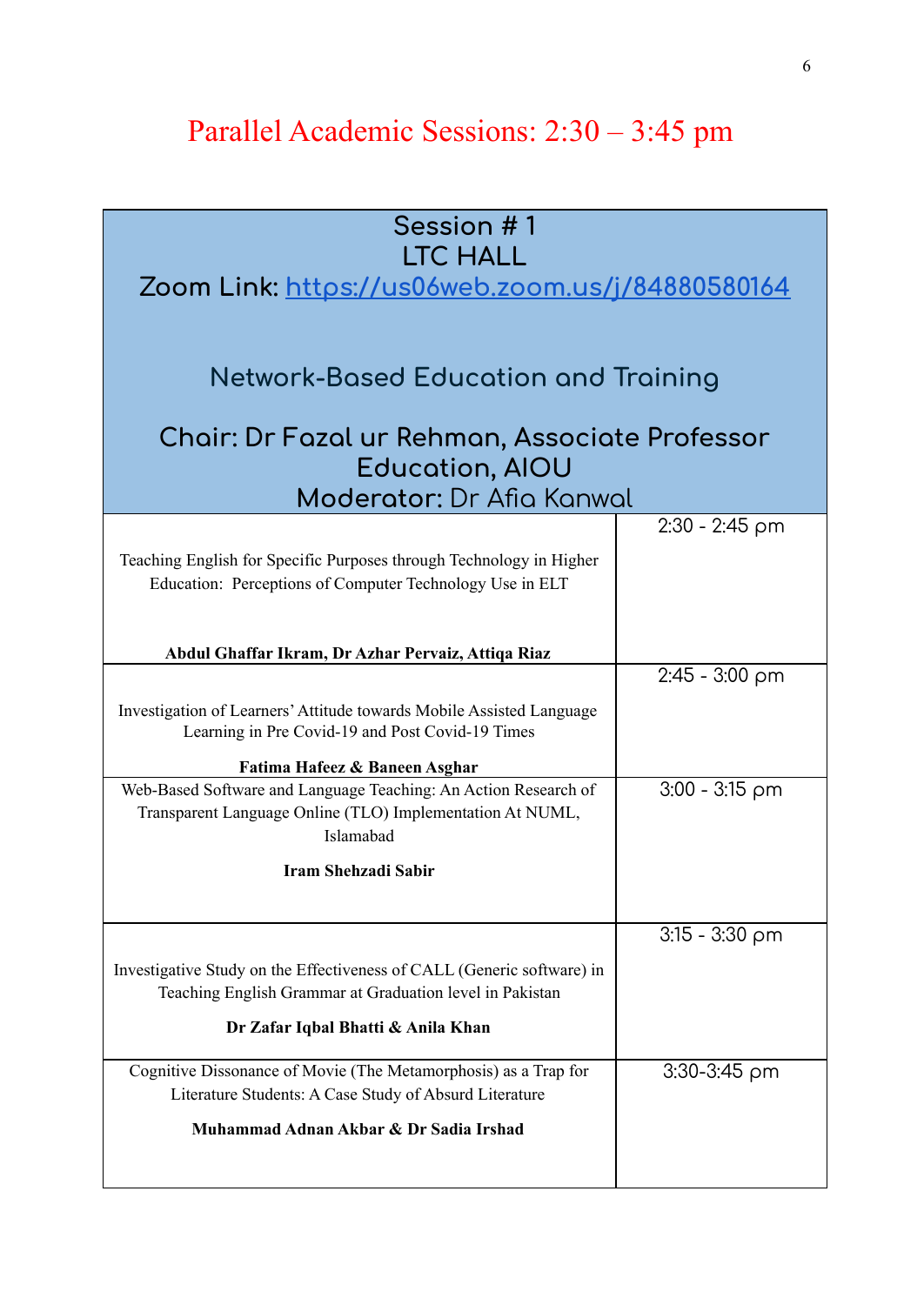| Session # 2<br><b>LTC 002</b><br>Zoom Link:<br>https://zoom.us/j/94248450309?pwd=em5yOVBSNS9Le<br>UtCVCtWbEFkV1YrZz09<br>Technologies in Teaching and Learning<br><b>Chair:</b> Dr Azhar Mahmood, Associate Professor, IIUI<br><b>Moderator:</b> Dr Sham Haider |                  |
|-----------------------------------------------------------------------------------------------------------------------------------------------------------------------------------------------------------------------------------------------------------------|------------------|
|                                                                                                                                                                                                                                                                 | 2:30 - 2:45 pm   |
| Teacher's Perceptions Regarding Online Instructional Technology for<br>English Language Teaching and Learning in Covid-19 Pandemic                                                                                                                              |                  |
| Sadia Arshad, Dr Sadia Irshad & Dr Bushra Naz                                                                                                                                                                                                                   |                  |
| Impact of Technology upon Communication Competence of Gen z<br>Language Learners in Pakistan                                                                                                                                                                    | $2:45 - 3:00$ pm |
| Dr Saira Maqbool & Saima Maqbool                                                                                                                                                                                                                                |                  |
| Impact of Social Media on ESL Learner's Vocabulary Enhancement: A<br><b>Survey Study</b>                                                                                                                                                                        | $3:00 - 3:15$ pm |
| Mahnoor Zahra, Syeda Fizza Shahwar & Dr Deeba Sarwar                                                                                                                                                                                                            |                  |
|                                                                                                                                                                                                                                                                 | $3:15 - 3:30$ pm |
| Digitalization of the Society in the Post-Corona World and the Scope of<br>Higher Education in Pakistan                                                                                                                                                         |                  |
| Dr Attiq ur Rehman                                                                                                                                                                                                                                              |                  |
| Technology in Teaching and Learning: Effectiveness of ICT Integration<br>at Tertiary Level                                                                                                                                                                      | $3:30 - 3:45$    |
| Rehana Yasmin Anjum, Hammad Kamran & Um-e-Ammara<br>Qayyum                                                                                                                                                                                                      |                  |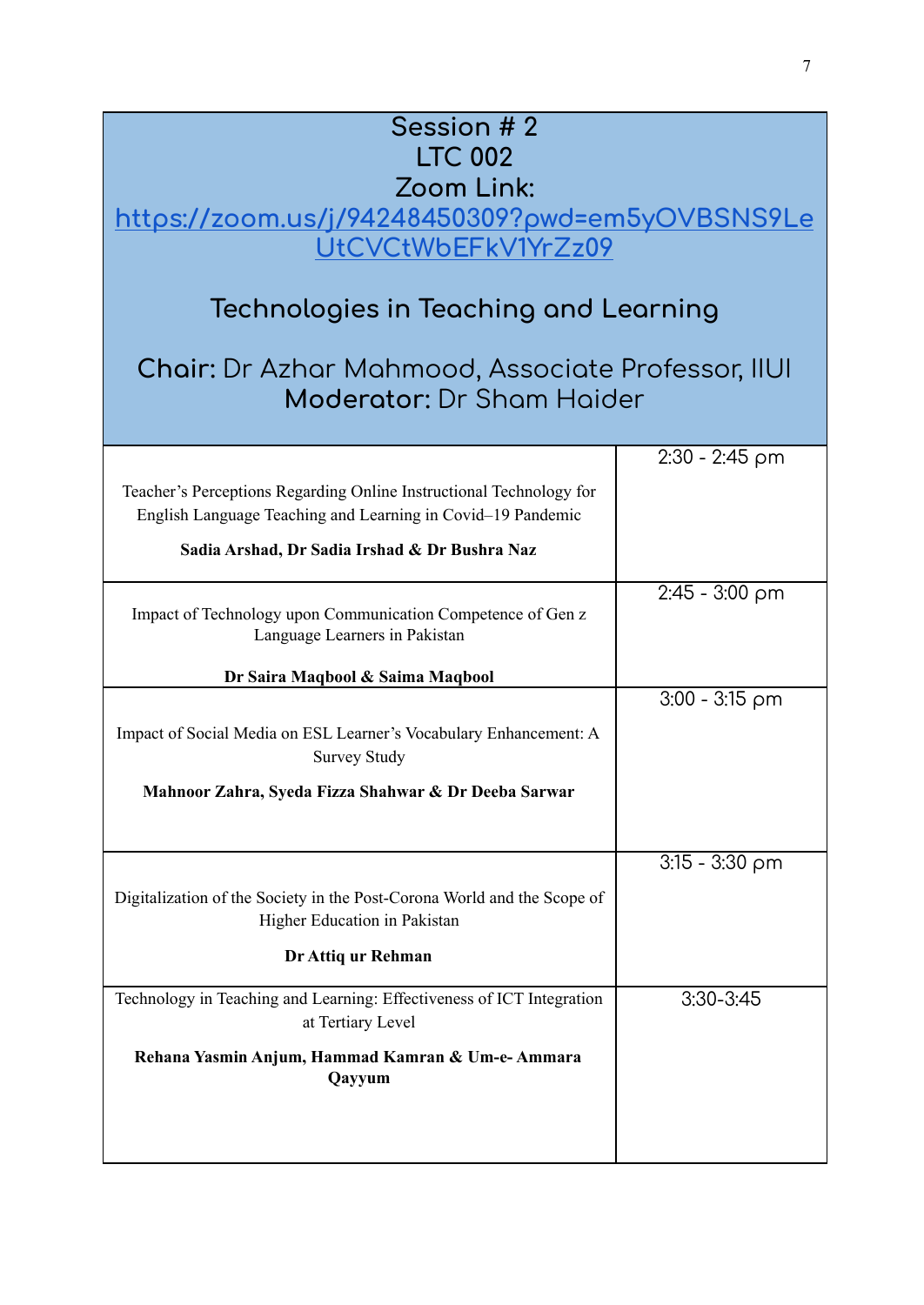| Session #3                                                                                          |                  |
|-----------------------------------------------------------------------------------------------------|------------------|
| <b>Conference Room</b>                                                                              |                  |
| Zoom Link:                                                                                          |                  |
| <u> https://zoom.us/j/93238249581?pwd=YmUrOFlOZ0FZb</u>                                             |                  |
| Fh5c0cyVkx4Smlxdz09                                                                                 |                  |
|                                                                                                     |                  |
| Digital Classroom and Social Integration                                                            |                  |
| <b>Chair: Dr Muhammad Imran Yousuf, Associate</b><br>Professor (Education), Pir Mehr Ali Shah, Arid |                  |
| Agriculture University, Rawalpindi                                                                  |                  |
| <b>Moderator: Ms Mehwish Haider</b>                                                                 |                  |
|                                                                                                     |                  |
|                                                                                                     |                  |
|                                                                                                     | $2:30 - 2:45$ pm |
| Communicative Strategies in a Digital Classroom for Better Social<br>Integration                    |                  |
| Rehana Yasmin Anjum, Shahneela Yousaf & Ammara Qayyum                                               |                  |
|                                                                                                     | $2:45 - 3:00$ pm |
| Use of Mobile Phones for Teaching Reading Skills                                                    |                  |
| Allah Dad & Malik Muhammad Kamran                                                                   |                  |
|                                                                                                     | $3:00 - 3:15$ pm |
| Challenges of Research based Teaching Approach during Online<br>Classes at University Level         |                  |
| Ammara Nasim, Dr Sohaib Sultan & Dr Sadaf Zamir                                                     |                  |
|                                                                                                     | $3:15 - 3:30$ pm |
| A Qualitative Study of Institutional Support for Successful                                         |                  |
| <b>Implementation of Technological Transition</b>                                                   |                  |
| Samia Zaheer, Muhammad Wali Awan & Malahat Siddique                                                 |                  |
| Role of Teachers in Digital Learning                                                                | $3:30-3:45$ pm   |
| <b>Fouzia Ali</b>                                                                                   |                  |
|                                                                                                     |                  |
|                                                                                                     |                  |
|                                                                                                     |                  |
|                                                                                                     |                  |
|                                                                                                     |                  |
|                                                                                                     |                  |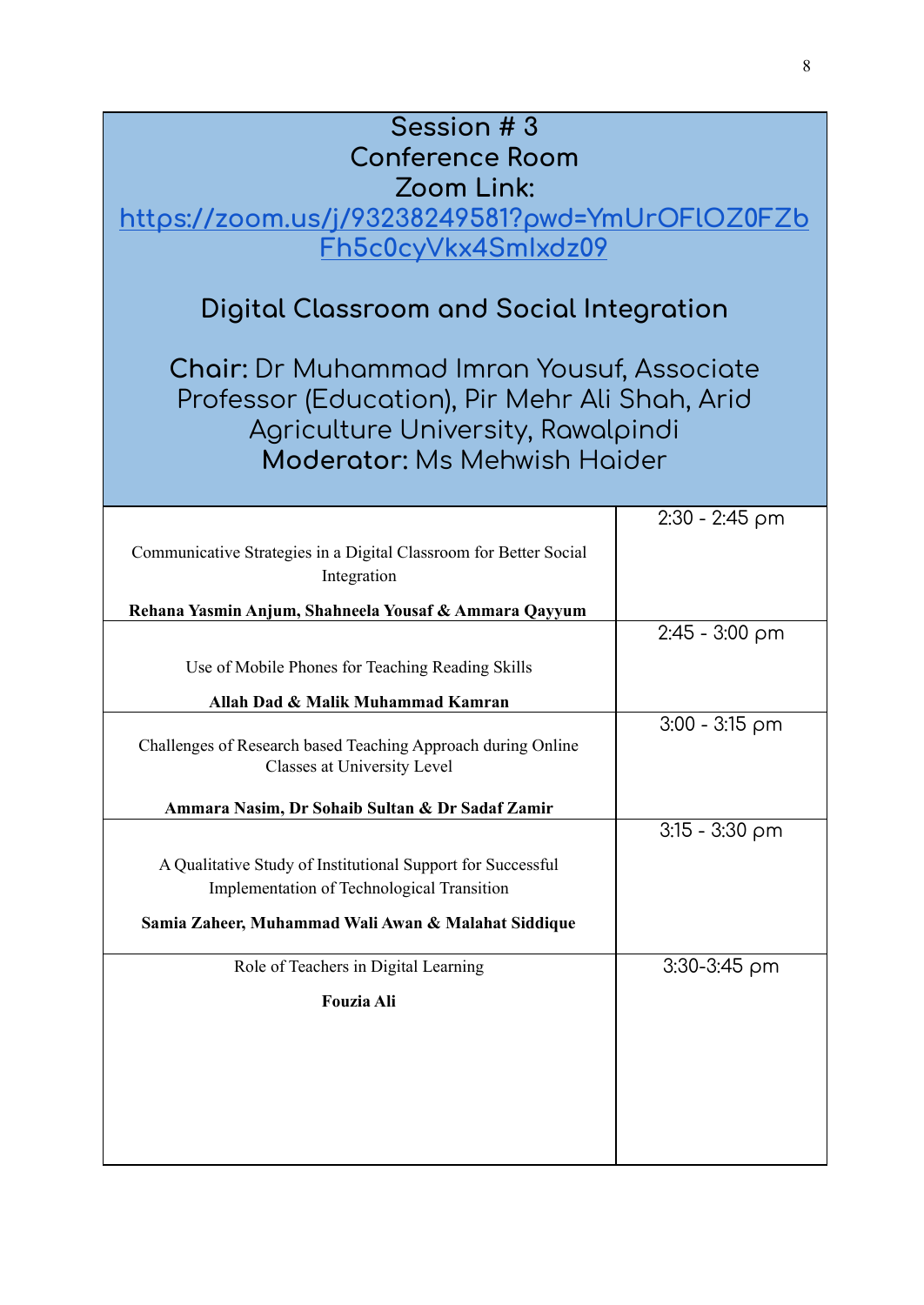| Session #4                                                                                                     |                  |  |
|----------------------------------------------------------------------------------------------------------------|------------------|--|
| <b>LTC 118</b>                                                                                                 |                  |  |
| Zoom Link:                                                                                                     |                  |  |
| https://us06web.zoom.us/j/84378700499?pwd=Y2RBZGV                                                              |                  |  |
| zZTM1eitkSXFudXYyQUVrUT09                                                                                      |                  |  |
| Human Resources In Educational Technology                                                                      |                  |  |
| <b>Chair:</b> Dr Ajmal Chaudhary, Associate Professor, AIOU<br>Moderator: Ms Afroz Ilyas                       |                  |  |
|                                                                                                                | 2:30 - 2:45 pm   |  |
| Covid-19 Pandemic: Offline and Online Education at Secondary Level<br>in Pakistani Schools                     |                  |  |
| Hader Ahmed Butt & Prof. Dr Munawar Iqbal Ahmed                                                                |                  |  |
|                                                                                                                | $2:45 - 3:00$ pm |  |
| Future Teachers' Training in Maker Education with Low-tech and<br>No-tech                                      |                  |  |
| Saba Zahid & Hamid Ikram                                                                                       |                  |  |
|                                                                                                                | $3:00 - 3:15$ pm |  |
| Student Perception, Attitude and Awareness regarding Cyber Security<br>Risk in E- learning at University level |                  |  |
| Sadia Bibi, Dr Sohaib Sultan, & Dr Sadaf Zamir                                                                 |                  |  |
|                                                                                                                | $3:15 - 3:30$ pm |  |
| A Systematic Review on Issues and Challenges due to Digitalization in<br>Education at Higher level             |                  |  |
| Muhammad Hafeez, Dr Shoaib Sultan & Dr Shazia Naureen                                                          |                  |  |
| Covid-19 is Impolite: Deciphering impoliteness strategies used by<br>University students in online classes     | $3:30 - 3:45$ pm |  |
| <b>Ms Humera Faraz</b>                                                                                         |                  |  |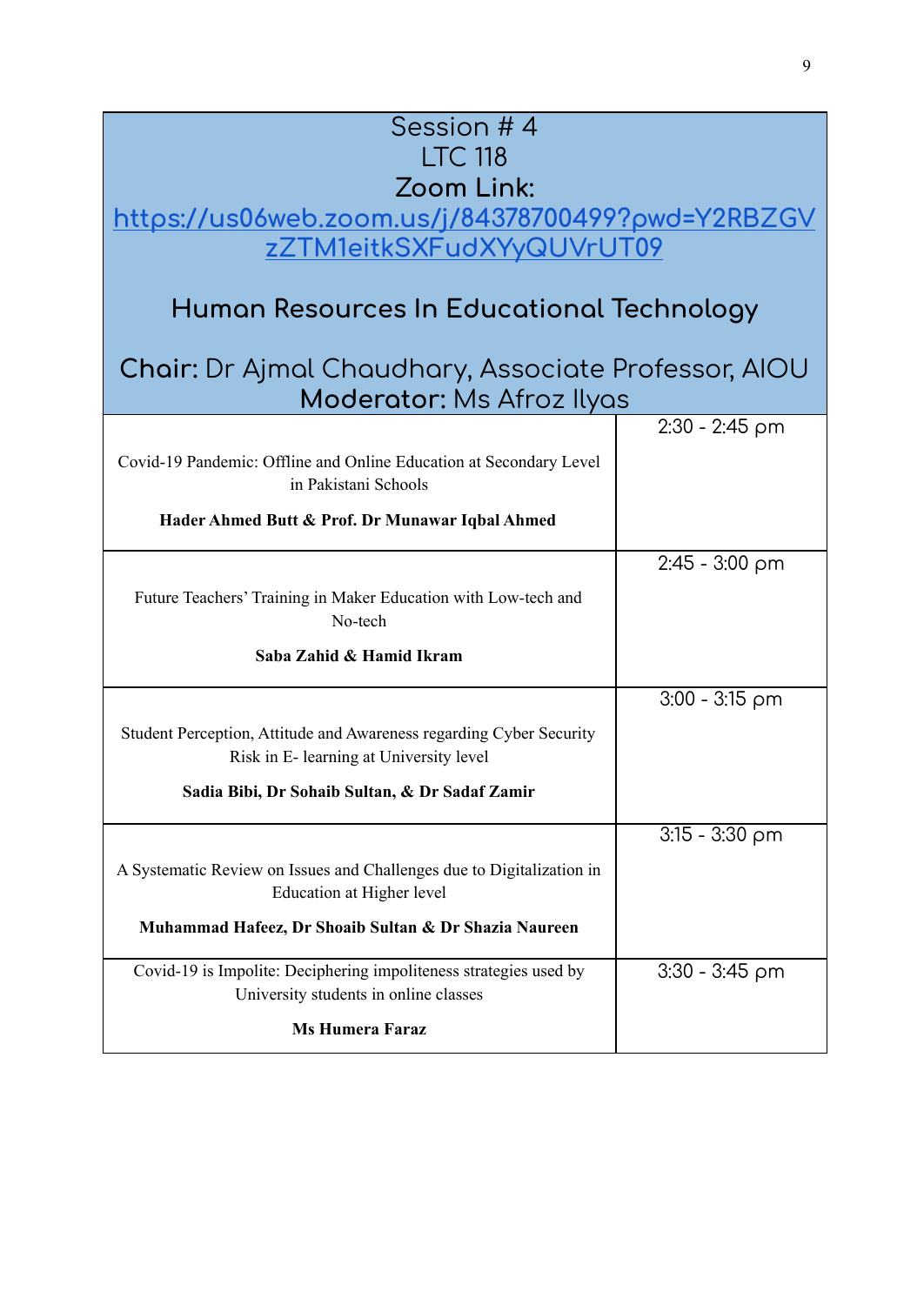### **THURSDAY**

#### **Day 2 February 24, 2022**

### Parallel Academic Sessions: 11:15 – 12:45 pm

| Session #1<br><b>LTC HALL</b>                                                                                            |                     |  |
|--------------------------------------------------------------------------------------------------------------------------|---------------------|--|
| Zoom Link: https://us06web.zoom.us/j/84880580164                                                                         |                     |  |
| <b>Simulations in Education</b>                                                                                          |                     |  |
| <b>Chair:</b> Mr Muntazir Mehdi, National University of<br>Modern Languages, Islamabad<br>Moderator: Mr Hamza Rehman     |                     |  |
|                                                                                                                          | $11:15 - 11:45$ am  |  |
| How can teachers incorporate simulations in their classes?                                                               |                     |  |
| <b>Muntazir Mehdi</b>                                                                                                    |                     |  |
| E-Learning: The New Normal                                                                                               | 11:45 am - 12:00 pm |  |
| <b>Sarah Ahsan</b>                                                                                                       |                     |  |
|                                                                                                                          | 12:15 - 12:30 pm    |  |
| Abrupt Shift from Offline to Online: Exploring the Digital Divide in the<br>Adoption of Online Education during COVID-19 |                     |  |
| Wardah Sahar, Tayyaba Ahmed, Mishal Ashraf & Shehla Frat                                                                 |                     |  |
|                                                                                                                          | 12:30 - 12:45 pm    |  |
| Role of Blended learning model on Students' Academic Achievement in<br>Pakistan                                          |                     |  |
| Saba Zamir & Dr Sohaib Sultan                                                                                            |                     |  |
|                                                                                                                          |                     |  |
|                                                                                                                          |                     |  |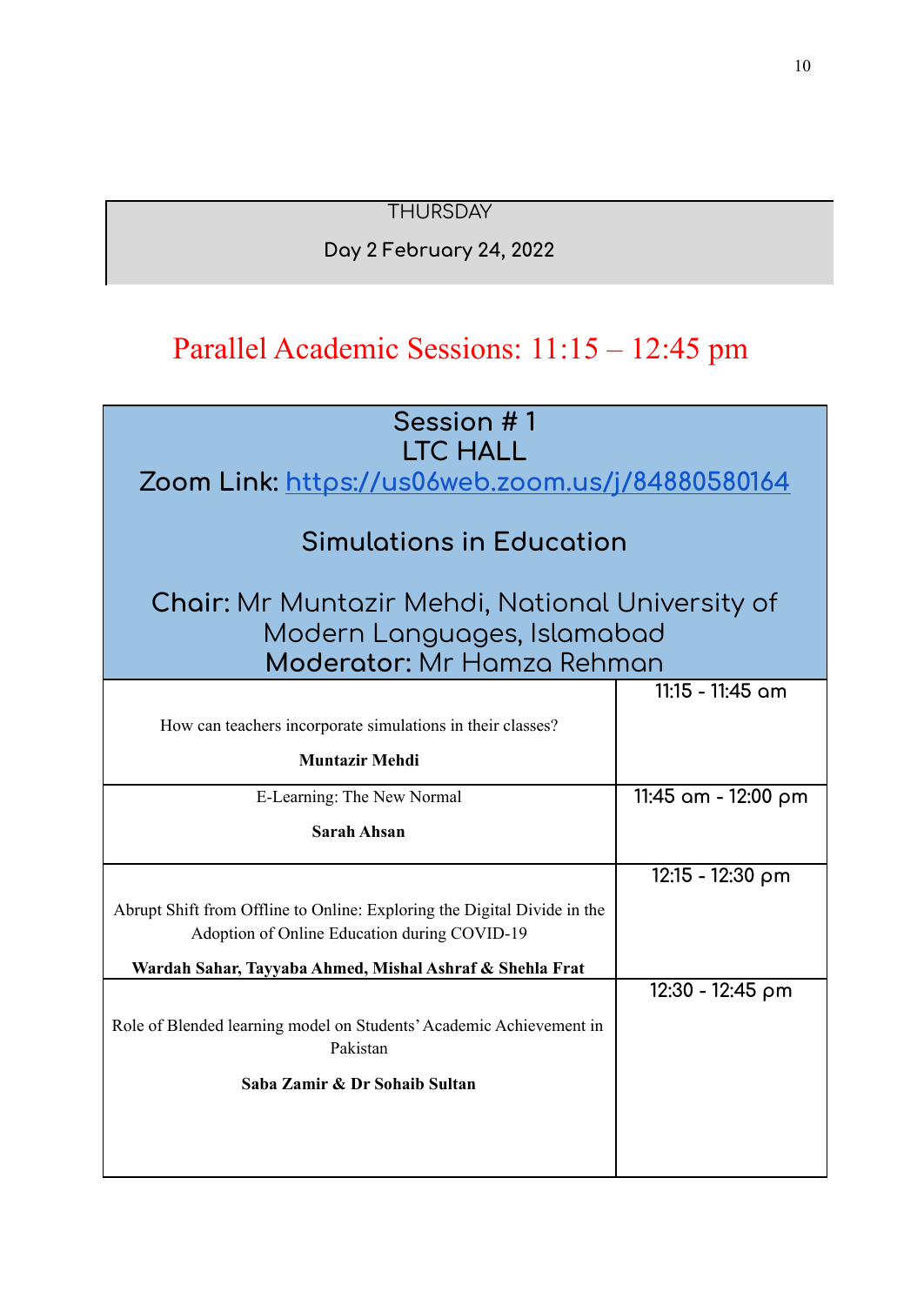| Session # 2<br><b>LTC 002</b><br>Zoom Link:<br><u>https://zoom.us/j/94248450309?pwd=em5yOVBSNS9Le</u><br>UtCVCtWbEFkV1YrZz09<br>Data-Driven Learning and Teaching<br>Chair: Dr Ghulam Raza, Pakistan Institute of |                         |  |
|-------------------------------------------------------------------------------------------------------------------------------------------------------------------------------------------------------------------|-------------------------|--|
| Engineering Sciences, Islamabad<br>Moderators: Dr Tehseen Zahra                                                                                                                                                   |                         |  |
|                                                                                                                                                                                                                   | 11:15 - 11:30 am        |  |
| Data-Driven-Machine Translation of Quran: A Survey                                                                                                                                                                |                         |  |
| Gulnaz Begum, Dr Lubna Farah & Ahsan Afzaal Ahmed                                                                                                                                                                 |                         |  |
| Using Interactive Videos in Teaching English Vocabulary to the Primary<br>School English learners<br>Sidra Haroon, Shumaila Ahmad & Sadia Ashraf                                                                  | 11:30 - 11:45 am        |  |
|                                                                                                                                                                                                                   |                         |  |
| Digitalization in Language Learning and Teaching: A Corpus-Based<br>Perspective<br>Um-e-Ammara Qayyum & Rehana Yasmin Anjum                                                                                       | $11:45$ am - $12:00$ pm |  |
|                                                                                                                                                                                                                   | 12:00 - 12:15 pm        |  |
| On-Line Learning and Learners' Chat During Covid Pandemic: A<br>Corpus Based Analysis<br><b>Muhammad Saleem</b>                                                                                                   |                         |  |
| Action Research on the Role of an Instructor in Teaching English<br>Language Receptive Skills through Mobile Assisted Language Learning<br>(MALL) at the Undergraduate level                                      | 12:15 - 12:30 pm        |  |
| <b>Ayesha Asad</b>                                                                                                                                                                                                |                         |  |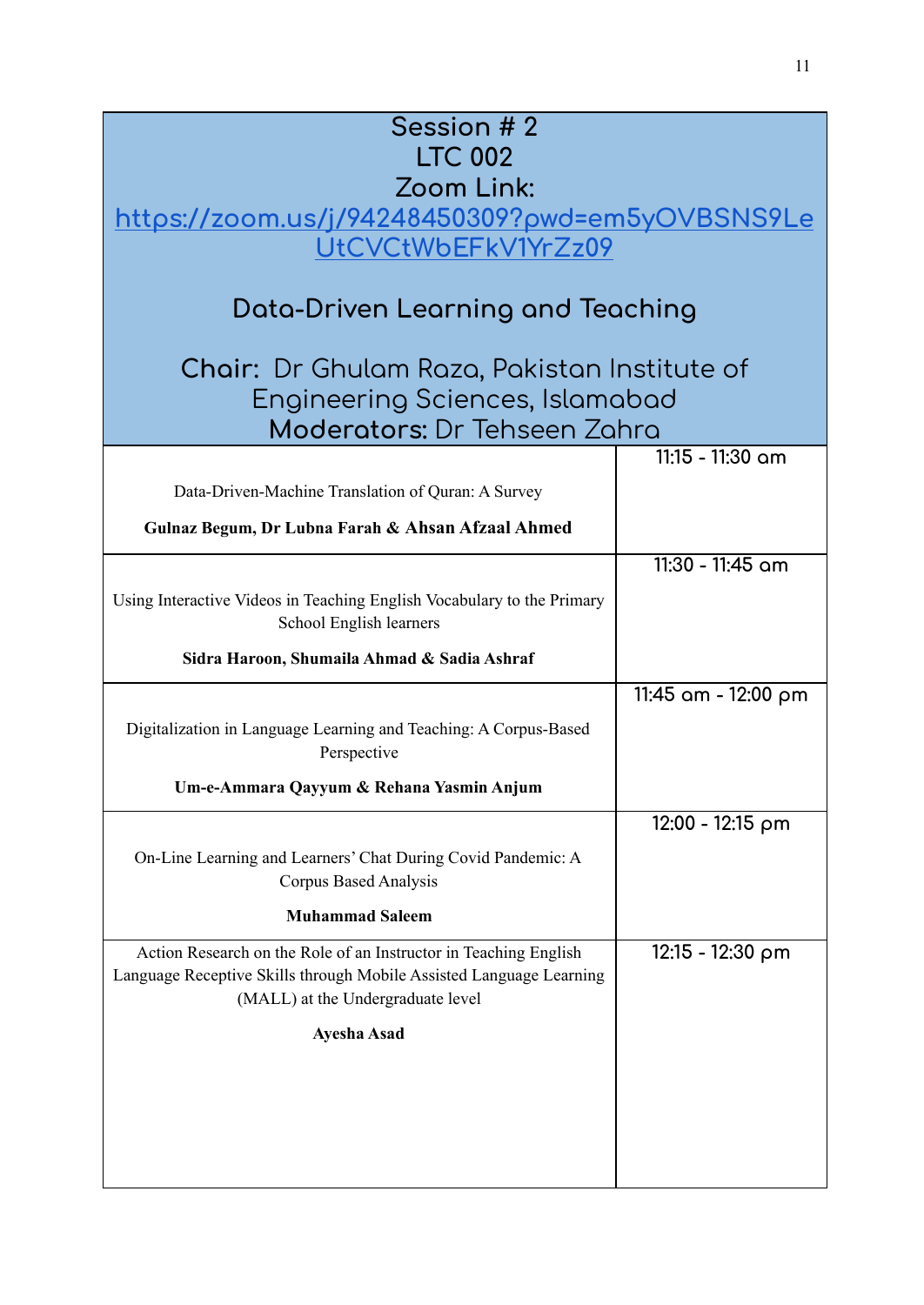| Session #3<br><b>Conference Room</b><br>Zoom Link:<br><u> https://zoom.us/j/93238249581?pwd=YmUrOFlOZ0FZb</u><br>Fh5c0cyVkx4Smlxdz09                  |                     |  |
|-------------------------------------------------------------------------------------------------------------------------------------------------------|---------------------|--|
| Virtual Classroom, Virtual University                                                                                                                 |                     |  |
| <b>Chair:</b> Dr Farkhanda Rasheed Choudhary, Assistant<br>Professor, AIOU<br>Moderator: Dr Sadaf Zamir Ahmed                                         |                     |  |
|                                                                                                                                                       |                     |  |
|                                                                                                                                                       | 11:15 - 11:30 am    |  |
| Students' Perspective on the Quality of Online Learning in AIOU<br>Regional Center in District Chitral                                                |                     |  |
| Jamil Ahmad Khan & Muhammad Naeem Butt                                                                                                                |                     |  |
|                                                                                                                                                       | 11:30 - 11:45 am    |  |
| The SWOC Analysis of Online Education in the Post-Pandemic<br>Pakistan                                                                                |                     |  |
| Lubna Farhan Ali                                                                                                                                      |                     |  |
| Learning Literature In Virtual Classrooms: An Analysis of University<br>Students' Views Regarding E-Learning Problems and Counteracting<br>Pedagogies | 11:45 am - 12:00 pm |  |
| Zuha Salman & Dr Maria Farooq Maan                                                                                                                    |                     |  |
| University Students' Perceptions About the Use of Transformative<br>Technologies as Alternative Pedagogies                                            | 12:00 - 12:15 pm    |  |
| <b>Nehdia Farooq</b>                                                                                                                                  |                     |  |
| Impact of Digital Learning on Employability of University Graduates:                                                                                  | 12:15 - 12:30pm     |  |
| A Case Study of a Public Sector University of Islamabad                                                                                               |                     |  |
| Ms. Samina Batool Shah & Ms. Hafsa Ali                                                                                                                |                     |  |
|                                                                                                                                                       |                     |  |